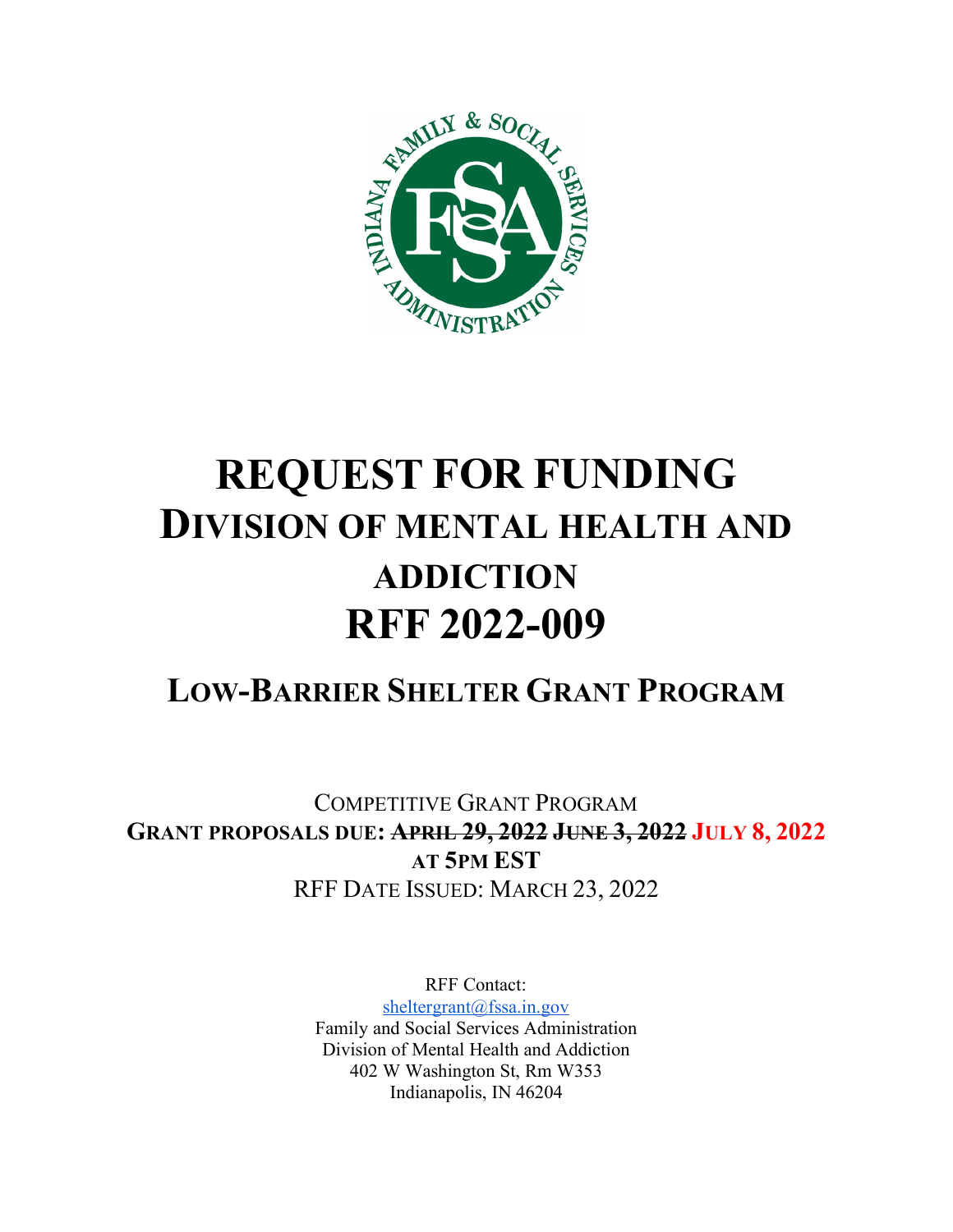### **TABLE OF CONTENTS**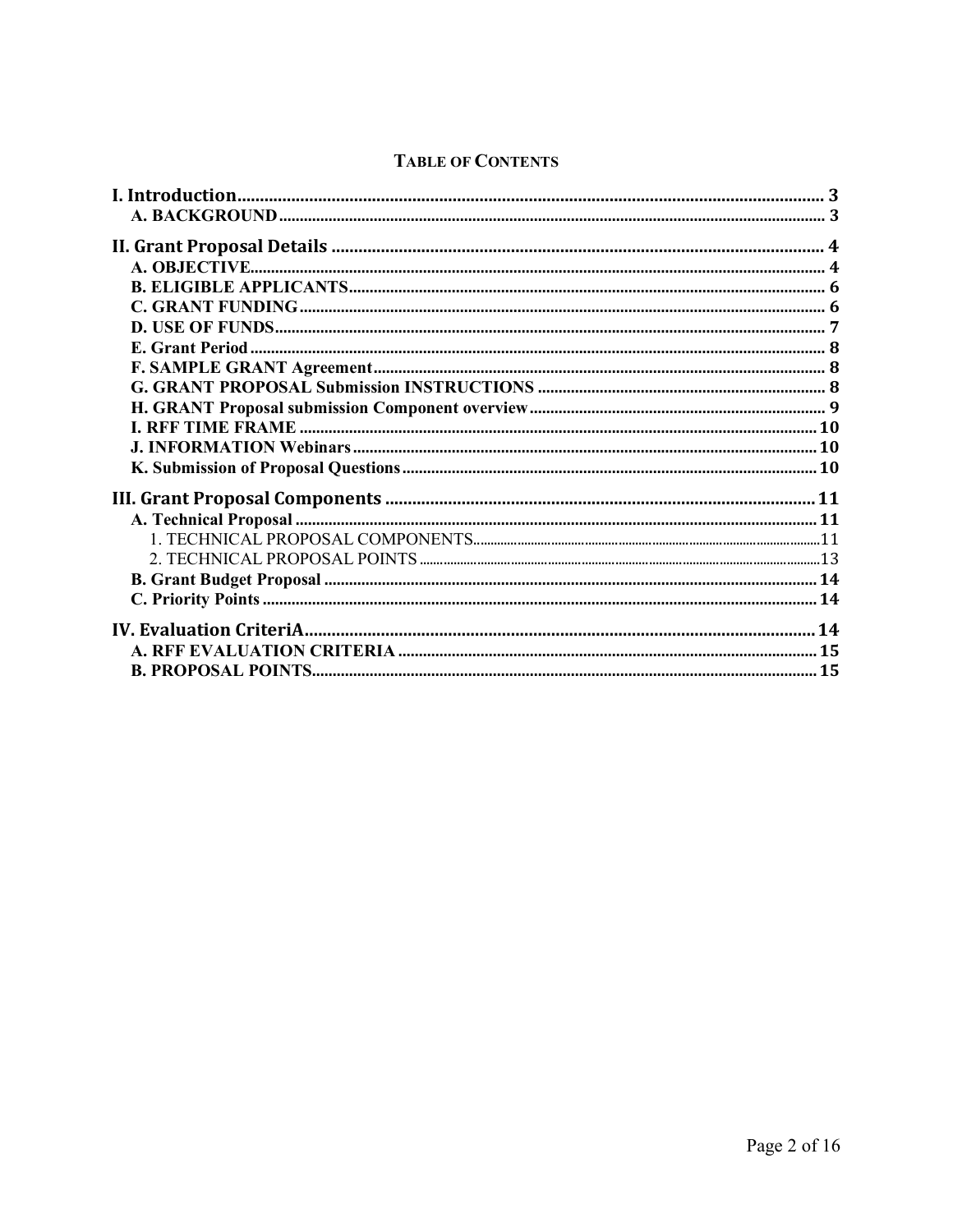# <span id="page-2-0"></span>**I. INTRODUCTION**

This is a Request for Funding (RFF) issued by the Indiana Family and Social Services Administration, Division of Mental Health and Addiction (DMHA). As part of the Coronavirus response legislation, DMHA is making available a one-time federal funding opportunity to develop and support low-barrier shelter services for the unhoused in Indiana. This Grant Program, the Low-Barrier Shelter Grant Program, aims to provide funding to individual entities and/or county/community coalitions that will partner with local municipalities to establish and operate low-barrier shelter services in Indiana. The Priorities of this RFF are to increase quality, integration, and access to shelter services that provide mental health and substance use disorder treatment and recovery programs for unhoused Hoosiers.

This RFF requests responses from:

- $\bullet$  501(c)(3)s; and/or
- Units of local government.

Respondents should be currently working with and/or have experience serving unhoused populations and interested in submitting proposals for supporting the development and continuation of shelter services in Indiana.

The State is specifically interested in funding low-barrier shelter and associated programming that addresses at least one of six (6) services: (1) single-site construction, (2) residential services, (3) case management, (4) onsite therapeutic and rehabilitative services, (5) staffing, and/or (6) staff development. Programming should be clearly adherent to models that are focused on harm reduction and being trauma informed. Respondents<sup>[1](#page-2-2)</sup> are encouraged to submit proposals that demonstrate alignment with the low-barrier shelter model or alternative shelter models. Funding under this program is only available once and respondents are expected to integrate long-term sustainability within submitted proposals. The State also invites respondents to propose new or expanded services that enhance current operations at low-barrier shelters so that all Hoosiers experiencing homelessness, regardless of socioeconomic status, geographic location, race, ethnicity, gender identity, religion, age, and sexual orientation receive equitable and high-quality care.

# <span id="page-2-1"></span>**A. BACKGROUND**

# 1. **Funding Appropriation and Requirements**

House Enrolled Act (HEA) 1001 of the 2021 legislative session, signed into law by Governor Eric Holcomb on April 29, 2021, appropriated federal coronavirus (COVID-19) relief funds from the American Rescue Plan Act (ARPA) to the Indiana Family and Social Services Administration (FSSA), in consultation with the Indiana Department of Health (IDOH), to address mental health needs across the state. Funding appropriated by HEA1001 will fund the Low-Barrier Shelter Grant Program.

# 2. **DMHA Mission and Need for this RFF**

DMHA's mission is to champion mental health promotion and substance use disorder treatment and recovery systems that are high quality, seamlessly integrated and accessible to the people and communities of Indiana.

<span id="page-2-2"></span><sup>&</sup>lt;sup>1</sup> The term "Respondent" and "Applicant" are used interchangeably in this RFF.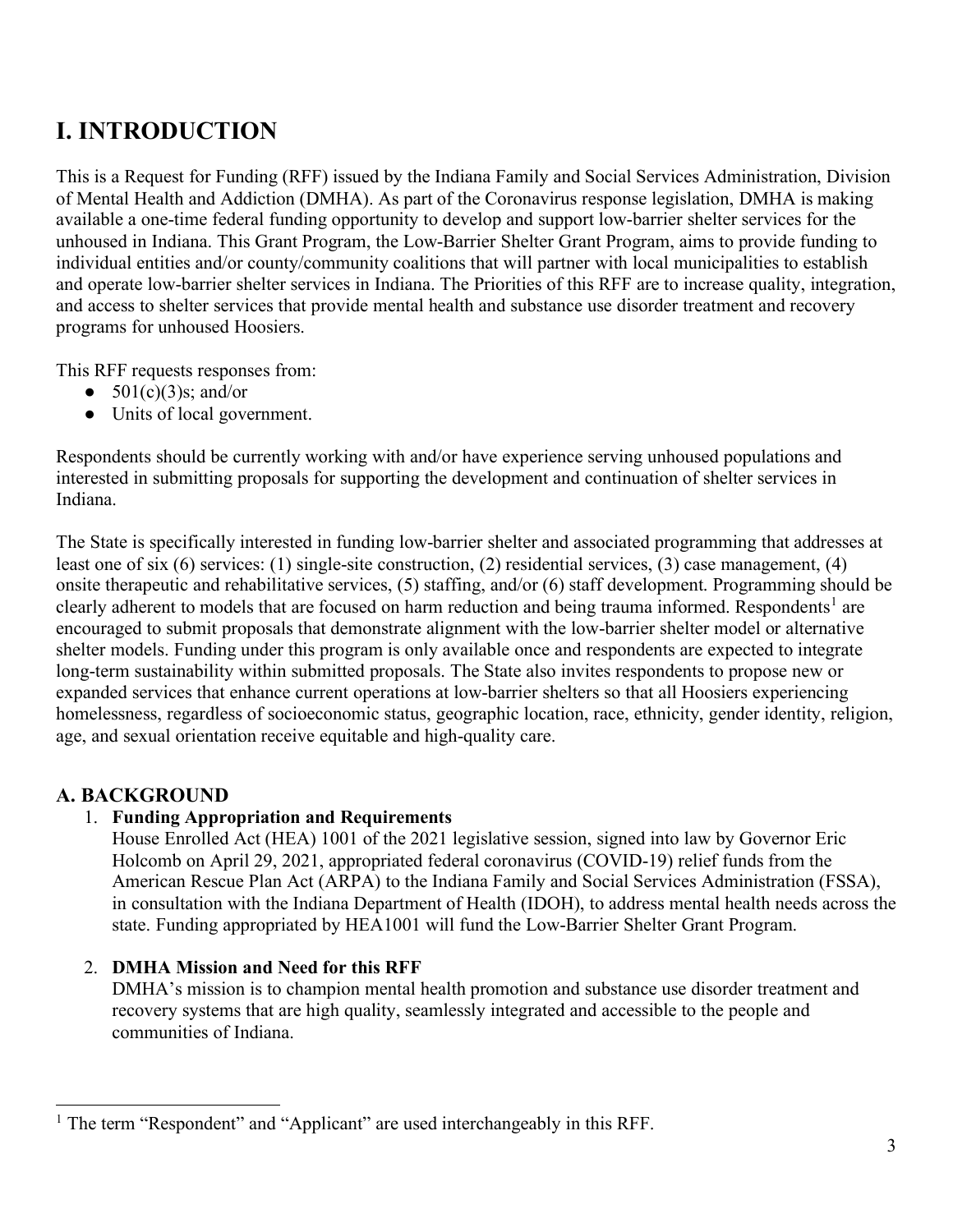Across the State, there is an unprecedented demand for mental health and substance use disorder services for the unhoused, and the COVID-19 pandemic has magnified gaps in the existing continuum of care. As of 2020, Indiana has over 5,625 persons experiencing homelessness on any given day, as reported by Continuums of Care to the U.S. Department of Housing and Urban Development (HUD). However, the number of homeless living unsheltered has increased during the pandemic, resulting in the highest rates of homelessness amongst Hoosiers in over a decade, according to the Coalition for Homelessness Intervention and Prevention. Individuals identifying as Black or African American were also disproportionately represented among those who were unsheltered.

A 2021 point-in-time count conducted by the Indiana Housing & Community Development Authority (IHCDA), found that of those who were sheltered, a majority were located in either emergency or transitional shelters, with a minority in a Safe Haven<sup>[2](#page-3-2)</sup> model program. These statewide challenges increasingly demonstrate the need for increased and enhanced shelter services that provide mental health and substance use disorder services.

Organizations currently operating or which have had experience working with the unhoused are uniquely positioned to understand and meet the challenges of homelessness. Through this Low-Barrier Shelter Grant Program RFF, the State has the opportunity to support the continued development of a comprehensive continuum of care that offers high quality, integrated, and accessible care for unhoused Hoosiers.

# <span id="page-3-0"></span>**II. GRANT PROPOSAL DETAILS**

# <span id="page-3-1"></span>**A. OBJECTIVE**

The Priorities of this RFF are to increase quality, integration, and access to shelter services that provide mental health and substance use disorder treatment and recovery programs for unhoused Hoosiers. A Respondent can meet the Objectives of this RFF by developing, establishing or supporting the services of a low-barrier shelter.

The low-barrier shelter model, a model inspired by the Safe Haven program<sup>[3](#page-3-3)</sup>, centers on supporting individuals affected by chronic homelessness by providing supportive housing that relies on harm reduction practices and serves individuals affected by mental illness and/or substance use disorders. Individuals who have not been successful in or cannot and/or will not be fully compliant under traditional shelter program guidelines are typically targeted for participation. Under the low-barrier shelter model, sobriety is not required for admission or continued stay and programs do not demand treatment participation, although services are available. This principle extends to the duration of resident stays, where individuals are offered long-standing, non-temporary housing for up to 6 months. Any required rules focus on the safety of staff and residents, keeping barriers to entry and service at a minimum to ensure service provision for the hardest to reach individuals. Additionally, resident episodes of intoxication, substance use, compliance problems, and rule infractions are seen as opportunities for engagement rather than disciplinary action. The low-barrier shelter model is fundamentally based upon the acceptance that not all mental illness and/or substance use issues can be cured, however individuals can work toward harm reduction in order to improve functioning. However, continuous effort are

<span id="page-3-2"></span><sup>2</sup> Please see Section II.A for a discussion of the Safe Haven model and its relationship to the Low Barrier Shelter programs sought through this RFF.

<span id="page-3-3"></span><sup>&</sup>lt;sup>3</sup> For more information regarding the Safe Haven model, please refer to the implementation framework developed by the VA National Center on Homelessness among Veterans:

[https://www.va.gov/HOMELESS/nchav/resources/docs/interventions/implementation-science/Safe-Haven-](https://www.va.gov/HOMELESS/nchav/resources/docs/interventions/implementation-science/Safe-Haven-Framework-508.pdf)[Framework-508.pdf](https://www.va.gov/HOMELESS/nchav/resources/docs/interventions/implementation-science/Safe-Haven-Framework-508.pdf)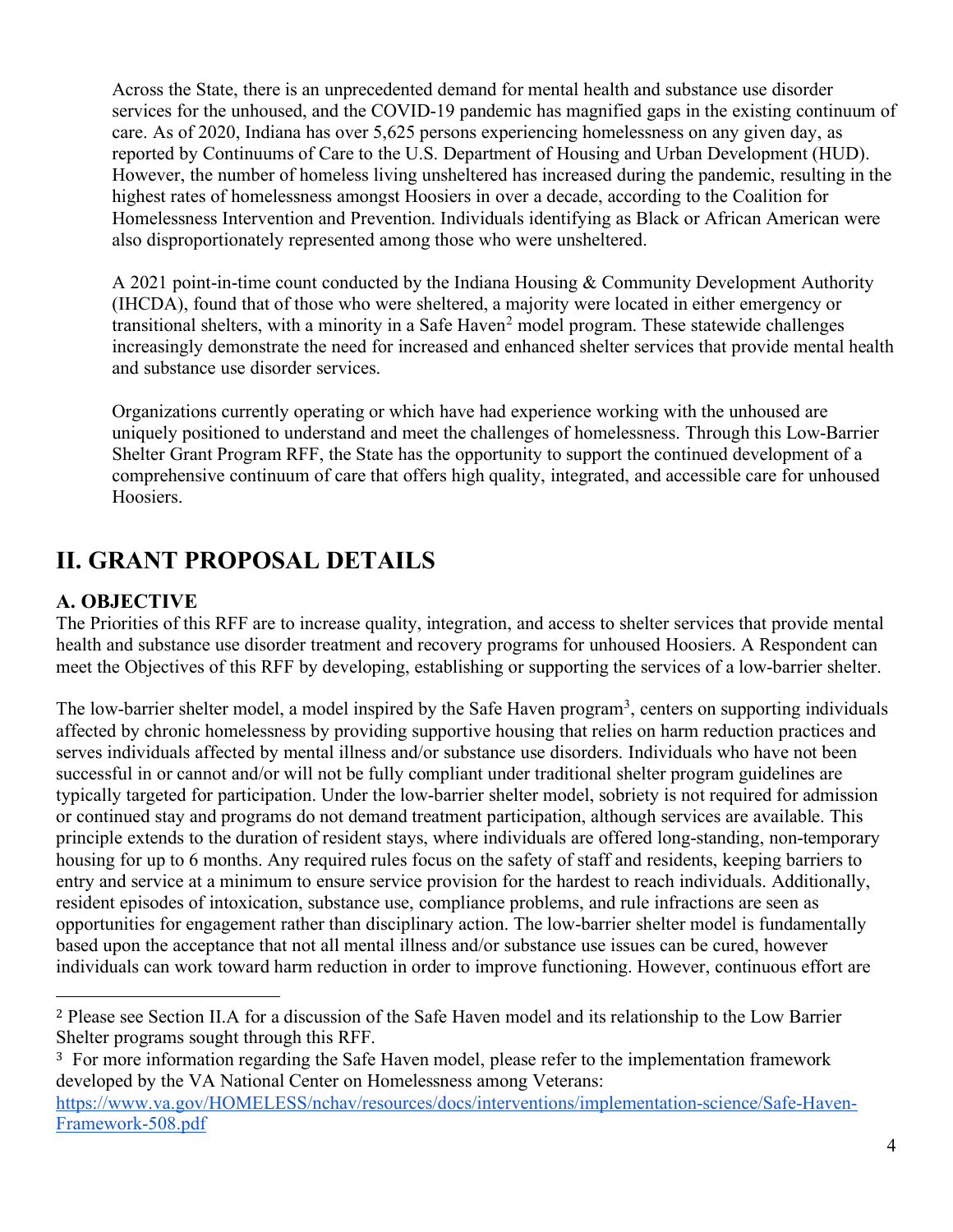directed at helping residents achieve the goal of securing permanent housing and re-engaging with treatment services.

The State encourages proposals to be submitted in alignment with the low-barrier shelter model, however respondents can also propose alignment with other shelter models provided that adequate explanation and alignment with DMHA priorities is demonstrated. Regardless, all proposals must contemplate completion of services to residents and ultimate transition to permanent housing or therapeutic placement within 180 days from the date of admission. Proposals addressing DMHA Expectations and Preferences will be prioritized during the evaluation process, as further described below.

### 1. **DMHA Expectations and Preferences**

Applicants should address how funding shall be utilized in the development or support of at least one of the following service areas in their proposals. Applicants are not limited to the following six (6) service areas and may also suggest alternative areas, provided adequate explanation is given:

- a. Single Site Construction. This Grant is open to capital funding, including but not limited to: property development, facility construction costs, costs associated with purchasing equipment, furnishing or capital assets, permits, legal/architect/developer fees, costs involved in the expansion of an existing facility, *etc*.
- b. Residential Services. Any costs associated with providing for ongoing programming at a lowbarrier shelter, including but not limited to: facility supplies, food operations, linen and clothing services, hygiene products, transportation services, *etc*.
- c. Case Management. This Grant may fund the employment of Case Managers who will work with individuals experiencing homelessness and receiving services at a low-barrier shelter to assess their needs, strengths, and develop any planning that includes the individual's living and housing goals. Case management funding may also be directed towards securing permanent housing, discharge, and follow-up services.
- d. Onsite therapeutic and rehabilitative services. Funding may be directed to support costs involved in furnishing services at a low-barrier shelter, including individual counseling, education and employment programs such as a GED program or on-the-job training, life skills training, education groups, homelessness relapse prevention groups, *etc*.
- e. Staffing. The Grant may fund any costs involved in staffing programs or the operation of services located within the low-barrier shelter. This may include security officers, residential engagement specialists, clinical supervisors, program directors, *etc*.
- f. Staff development. The Grant may fund costs associated with increasing low-barrier shelter staff competency and training in areas, including but not limited to: safety procedures, treatment services, service model training, *etc*.

Additionally, applicants who are currently enrolled in or have completed the Indiana Supportive Housing Institute through IHCDA are eligible for Priority Points in the State's evaluation of proposals. More information on the Priority Points received can be found in Section III.C.

### 2. **Key Considerations**

Proposals will be evaluated with the following considerations:

- a. Long-term sustainability
- b. Connection to DMHA mission
- c. Alignment with low-barrier shelter service model
- d. Connection to research-supported interventions and use of best practices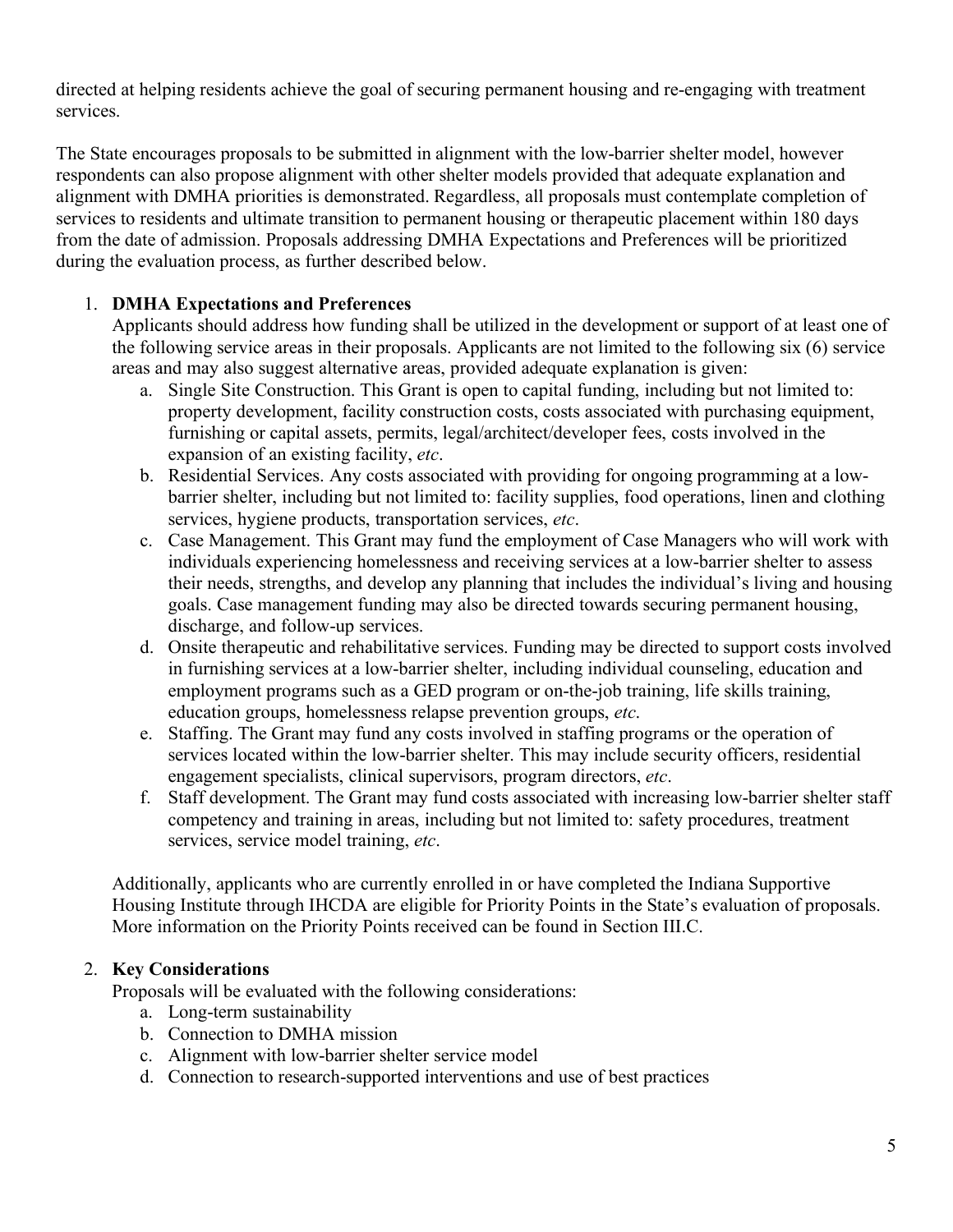Applicants deemed eligible per Section II.B are encouraged to apply. Applicants are encouraged to carefully review this RFF before submitting a proposal and to consider enhancing their narrative responses related to how their proposal and included budget items meet the Objectives of the RFF.

Applicants shall focus on projects for or during the period beginning in State Fiscal Year (SFY) 2023 and running through mid-SFY 2025 (July 1, 2022 through December 31, 2024). Applicants must be prepared to track and show how State objectives, including but not limited to the RFF Objectives, were met as a result of the funding received.

### <span id="page-5-0"></span>**B. ELIGIBLE APPLICANTS**

To receive funding under this grant, an eligible applicant must currently provide and/or have experience providing services for the unhoused and meet one of the following criteria. Applicants will be asked to affirm they meet the following criteria in their proposal.

Applicant must be one of the following types of entities **AND** must currently provide and/or have experience in the provision of services for the unhoused:

- A. 501(c)(3) as defined by United States Internal Revenue Code **OR**
- B. Unit of local government

Applicants may also apply as a coalition of stakeholders that includes one or more eligible entity (as described above) who would receive funding through this RFF. In this case, the intent would be to receive one proposal from a coalition detailing its plan. Applicants applying as a coalition must have one organization acting as the prime grantee for the coalition. The prime grantee must be an eligible entity  $(501(c)(3))$  or unit of local government) that will be able to sign a grant agreement with the State to administer funding if awarded (see Section II.F).

# <span id="page-5-1"></span>**C. GRANT FUNDING**

The grant funding available in this RFF will follow a standard competitive grant model. The applicant will apply for the grant per the guidelines in this RFF. If selected, the applicant will receive a grant to implement the items agreed to in the proposal and eventual grant agreement. FSSA reserves the right to make all final award decisions and to award grants based on the quality of proposals and available funding.

### **1. Grant Payments**

Funds from the grant will be provided as a combination of reimbursements and upfront payment for approved grant budget items as allowed by Indiana Code 12-8-10-7. If the awarded grant amount is \$50,000 or more, applicants can receive up to  $1/6$  (16.67%) of their total grant amount as an upfront payment. If the grant is under \$50,000, applicants can receive up to 1/2 (50%) of their total grant amount as an upfront payment. In both scenarios, the remainder of the grant will be provided through reimbursements by the State.

If the applicant is an individual entity, grant payments will be disbursed directly to the entity. If the applicant is a coalition, grant payments will be disbursed to the prime grantee. It is the prime grantee's responsibility to distribute the funding to the sub-grantees within the coalition. All funding must be used by eligible entities to fulfill the Objectives of the RFF.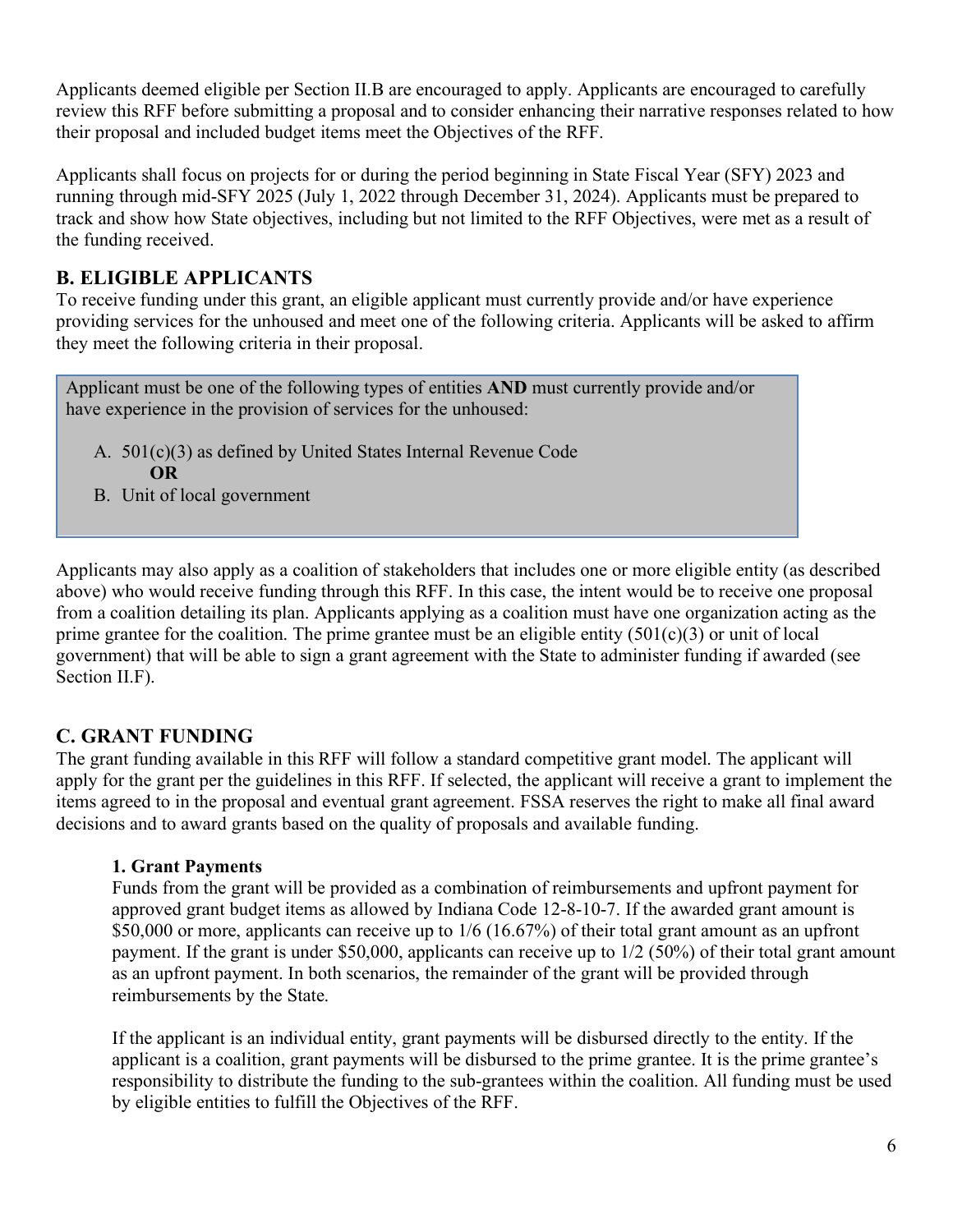### **2. Key Performance Indicators (KPIs)**

The grantees awarded from this RFF will be required to measure performance in accordance with set performance indicators for their project for the duration of the grant period. As such, applicants will stipulate how they will measure and monitor outcomes specific to their proposal to ensure the Objectives are being met on behalf of the unhoused who will benefit from this funding. All applicants will be required to report **Key Performance Indicators (KPIs)** to the State on a quarterly basis. These KPIs will act as project goals that track the progress and measure the success of shelter services and enhance quality, integration, and access of mental health and substance use disorder services for the unhoused in Indiana.

The KPIs may include:

- *Progress on the construction or remodeling/renovation of a building to serve as a shelter;*
- *Amount, type and impact of training obtained;*
- *Number of individuals served through the project;*
- *Percentage of shelter currently in occupation (%);*
- *Rate of permanent housing exits (%);*
- *Average length of stay;*
- *Recidivism rate amongst residents (%);*
- *Percent of residents referred to ongoing mental health and substance use-disorder treatment services (%).*

Applicants may also propose additional/different KPIs in their proposal to the KPIs question and detail how the KPIs will be met in their response to the Service Plan question in the Technical Proposal (See Section III.A). Although the KPIs need to be achieved by the grantee directly, if applying as a county/community coalition, members of the coalition must also take an active role in setting and supporting the achievement of the KPIs.

Final KPIs will be memorialized in each Grant Agreement with the State, and these final KPIs may be different and more numerous from those proposed by the Applicants.

In addition to tracking and reporting on KPIs, selected applicants must routinely input information into the Homeless Management Information System (HMIS) to ensure IHCDA obtains accurate information on shelter utilization across Indiana.

### <span id="page-6-0"></span>**D. USE OF FUNDS**

Grant funds must be used to develop and/or support the operations of a low-barrier shelter that address mental health and substance use disorder needs for unhoused Hoosiers. Applicants are required to describe how these funds will be used to fund the costs associated with their proposed services in their Grant Budget Proposal (See Section III.B).

Funds may be used for capital needs. Grant funds may be used for all costs associated with the proposed programming including capital needs.

If a grantee fails to use the grant funds in accordance with the criteria described above or comply with the agreement entered into with the State, the grantee shall repay the total amount of the grant awarded.

Please note when selecting items to include in a proposed budget that grant applicants are required to demonstrate how the funding from their proposed project will address the RFF objective and support them in achieving the grant proposal KPIs.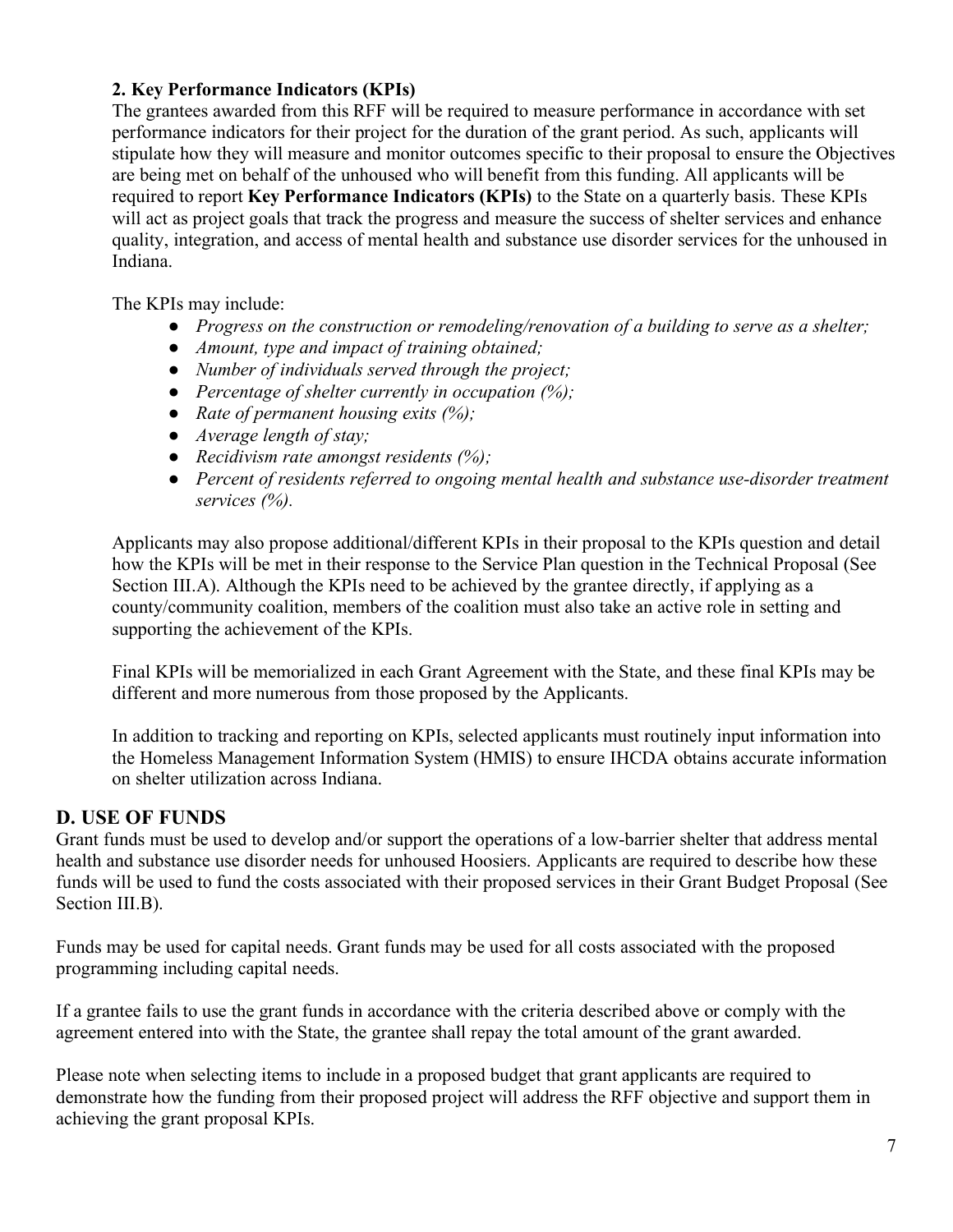Grant proposals should demonstrate how applicants will sustain the proposed project after the grant cycle is completed. Further detail regarding the requirements for describing the sustainability of an applicant's project can be found in Section III.A.

Further, it is the expectation of the State that the projects applied for through this RFF are not receiving duplicate funding from another grant or donation source. Specifically, the State expects that an Applicant not receive funding from the State and another source for reimbursement of the same expense. While Applicants can receive funding from different sources for different types of projects, the unique project submitted for this grant proposal may not be currently receiving funding from any other source.

DMHA reserves the right to make all final funding decisions. The State will only issue as many grants as funding allows and reserves the right not to award all of the remaining grant funding available. The State also reserves the right to issue a partial award or no award. The State reserves the right to disqualify and not score incomplete proposals that do not provide all required proposal components or include ineligible funding items as detailed in this RFF or those proposals that DMHA determines, in its sole discretion, are not in the best interest of the State. The State reserves the right not to award funding if the State believes it is duplicating funding the applicant has received within the past 18 months or is currently receiving elsewhere.

# <span id="page-7-0"></span>**E. GRANT PERIOD**

All grants are expected to begin on or around July 1, 2022 and funds are to be used through December 31, 2024. Grant proposals should contemplate how funds would be used by the end of the contemplated timeframe, with KPI tracking continuing for a period thereafter.

### <span id="page-7-1"></span>**F. SAMPLE GRANT AGREEMENT**

Applicants must agree to the terms and conditions of the Sample Grant Agreement in Attachment B. All grant recipients will be required to sign this grant agreement in order to receive funding. If the proposal is for a coalition, the entity that applies on behalf of a coalition must be able to sign and execute the grant agreement with the State to fund the projects awarded to the entities in the coalition. The grant agreement outlines the State's terms and conditions that must be followed by an awardee when receiving the grant. Each recipient's proposal will also become a component of the grant agreement.

Applicants will be required to complete the necessary paperwork for contracting in the event the applicant is awarded. For those applicants who may have previously contracted with the State, the applicant should ensure the documentation and registrations are active and up-to-date and that the applicant is in good standing with the Department of Revenue and Department of Workforce Development. Required documentation for contracting with the State of Indiana includes the following items, and all three can be completed from this link [https://www.in.gov/idoa/2463.htm:](https://www.in.gov/idoa/2463.htm)

- Registration with Indiana Department of Administration for a BidderID
- Completion of payment forms with the Auditor of State for a PeoplesoftID
- Registration with the Indiana Secretary of State (applicable to limited liability partnerships, limited partnerships, corporations, S-corporations, nonprofit corporations, and limited liability corporations; religious organizations are exempt)

### <span id="page-7-2"></span>**G. GRANT PROPOSAL SUBMISSION INSTRUCTIONS**

Any interested applicant must submit a complete grant proposal **no later than 5 p.m. Eastern Standard Time on April 29, 2022 June 3, 2022 July 8, 2022, to be eligible for award.** Any applicant that does not submit a complete and timely proposal on time may not be considered.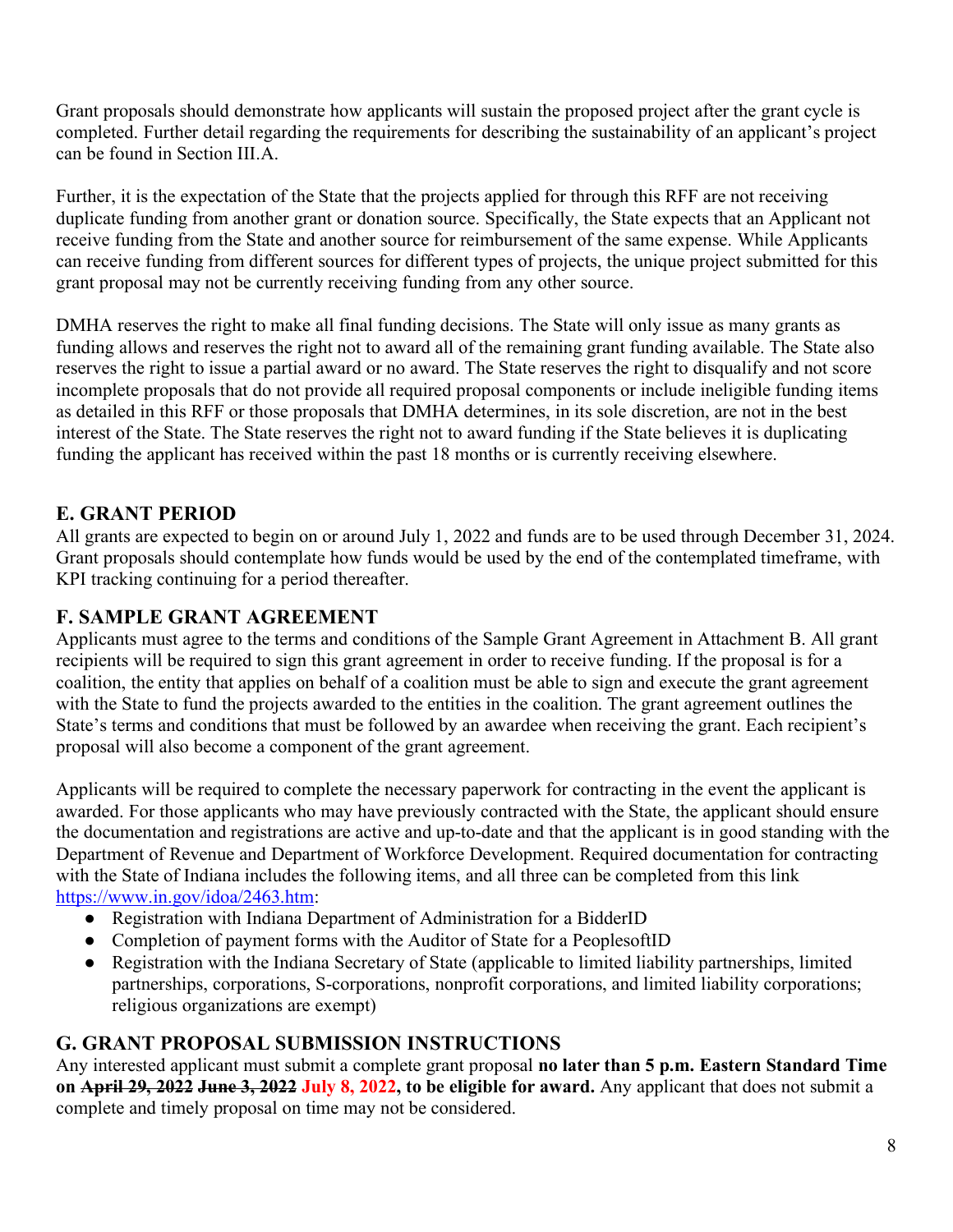DMHA has set up a special purpose email account to receive grant proposals for this RFF. Please note that this email address will only be capable of receiving proposals components and official RFF questions as discussed below; one-off inquiries regarding this RFF should not be submitted to this email address (note that official questions may be submitted to this email using Attachment C). All components of the grant proposal should be submitted, in electronic format, via email to **sheltergrant**@fssa.in.gov with the subject "*Proposal for RFF 2022*-*009"* Applicants will be expected to answer all questions as well as submit all forms associated with the proposal that are provided for completion as part of this RFF package.

For its proposal, applicants must submit all components of a proposal contemplated by Section II.H below. Once the applicant submits its proposal via email, the applicant will receive an automatic reply email to the email address that the applicant used to submit their proposal confirming the proposal has been submitted. If the applicant does not appear to have received the confirmation email, they should 1) confirm they submitted the proposal via email to the correct email address and 2) check all spam and promotions folders for the email address the applicant used to submit their proposal. If an applicant's proposal attachments are larger than the limit, applicants may compress the files, convert the files to a Zip file (.zip), or upload files to OneDrive and send the link via email. It is the applicant's responsibility to ensure all files are received by the State.

As mentioned above, the email address for proposal submittal will not be actively monitored; applicants should avoid sending one-off questions to the email address. Applicants are encouraged to attend the information session, as further detailed in Section II.J below, to obtain information regarding submittal processes or this RFF. Applicants are additionally encouraged to submit any questions in writing in Attachment C – Question and Answer Template as described in Section II.K below.

# <span id="page-8-0"></span>**H. GRANT PROPOSAL SUBMISSION COMPONENT OVERVIEW**

Applicants must submit all Grant Proposal Components, which are listed in the following table. Instructions regarding how to complete each component are detailed in Section III.

| <b>Grant Proposal Components</b>                                     |  |  |
|----------------------------------------------------------------------|--|--|
| <b>Technical Proposal</b>                                            |  |  |
| i. Applicant Information                                             |  |  |
| <b>General Applicant Information</b>                                 |  |  |
| b. Must be signed by an authorized representative -                  |  |  |
| i. For coalitions: Executive Director/CEO or                         |  |  |
| President of the Board of Directors or Facility                      |  |  |
| owner or program director of the prime grantee                       |  |  |
| ii. For individual providers: Facility owner or                      |  |  |
| program director                                                     |  |  |
| ii. Unhoused Community Engagement                                    |  |  |
| iii. Low-Barrier Shelter Service Plan                                |  |  |
| iv. Sustainability Plan                                              |  |  |
| <b>KPIs</b><br>$V_{-}$                                               |  |  |
| <b>Grant Budget Proposal</b>                                         |  |  |
| A completed Grant Budget Proposal (Attachment A) and Grant Budget    |  |  |
| Narrative must be submitted. The applicant must describe other grant |  |  |
| awards it has received within the past 18 months.                    |  |  |
| <b>Priority Points</b>                                               |  |  |
| Sustainable Housing Institute Participant or Alumni                  |  |  |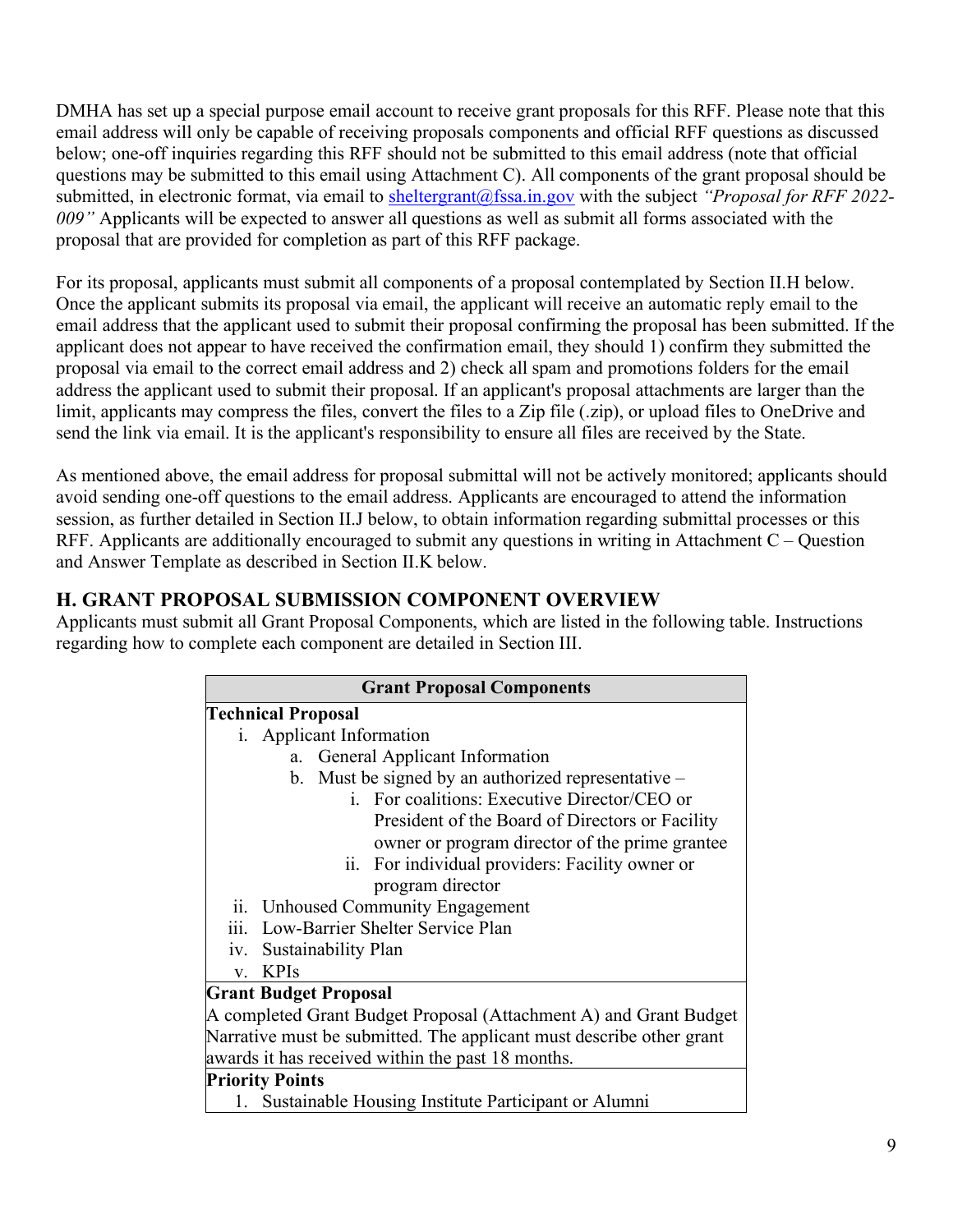# <span id="page-9-0"></span>**I. RFF TIME FRAME**

The overall timeline for this RFF and its ultimate grants can be found in the table below. Applicants must submit their grant proposals by the deadline to be eligible for receiving a grant. Further instructions on submitting a completed grant proposal can be found in Section II.G and II.H.

| Date                                         | <b>Event</b>                                                                          |
|----------------------------------------------|---------------------------------------------------------------------------------------|
| March 23rd, 2022                             | RFF posted online                                                                     |
| April 5th, 2022                              | First Proposal Information Webinar at 2 PM ET                                         |
| April 7th, 2022                              | Part 1 proposal questions due to State by 5 p.m. ET                                   |
| April 15th, 2022                             | Approximate answers to Part 1 questions posted (subject to<br>change based on volume) |
| May 4th, 2022                                | Second Proposal Information Webinar at 3:30 PM EST                                    |
| May 5th, 2022                                | Part 2 proposal questions due to State by 5 PM ET                                     |
| May 12th, 2022                               | Approximate answers to Part 2 questions posted (subject to<br>change based on volume) |
| April 29th June 3rd<br><b>July 8th, 2022</b> | <b>Grant Proposals due at 5 p.m. ET</b>                                               |
| May June July 2022                           | Approximate award decisions release date*                                             |
| <b>August 1, 2022</b>                        | Approximate grant effective date*                                                     |

The timeline is subject to change.

\**Depending on how many proposals DMHA receives, the award date and grant effective date may change to allow for adequate time for evaluation.*

To remain current with any updates to this timeline, it is recommended applicants check the following DMHA website frequently where any amendments to this RFF will be posted: [https://www.in.gov/fssa/dmha/funding](https://www.in.gov/fssa/dmha/funding-information/)[information/.](https://www.in.gov/fssa/dmha/funding-information/)

# <span id="page-9-1"></span>**J. INFORMATION WEBINARS**

Two optional online webinars will be held to walk prospective applicants through how to complete and submit proposals for this RFF via email, provide proposal tips, and answer any questions. The first webinar will be held on April 5, 2022 at 2:00 PM EST and the second webinar will be held on May 4, 2022 at 3:30 PM EST. The webinars can be accessed at this link: [https://us02web.zoom.us/j/84438219005.](https://us02web.zoom.us/j/84438219005) All applicants should sign in as a guest using their name. The webinar audio will be part of the online program, so webinar participants will need to use speakers or headphones to hear the presentation. Participants will have the opportunity to submit questions during the webinar to be answered.

Prior to the webinars, applicants can visit this link to test their connection and ensure all needed updates or addins are downloaded: [https://zoom.us/test.](https://zoom.us/test) This link will prompt the user with any needed updates or add-ins. For applicants who cannot attend, the webinar will be recorded and posted on the DMHA website: [https://www.in.gov/fssa/dmha/funding-information/.](https://www.in.gov/fssa/dmha/funding-information/)

# <span id="page-9-2"></span>**K. SUBMISSION OF PROPOSAL QUESTIONS**

Part 1 questions regarding the content of this RFF must be submitted to by 5 p.m. EST, April 7, 2022 and Part 2 questions must be submitted by 5 p.m. EST, May 5, 2022. Please use the provided Question and Answer Response Template (Attachment C) to submit your questions. The State reserves the right not to address questions about the RFF submitted after the deadline. Questions must be submitted via email to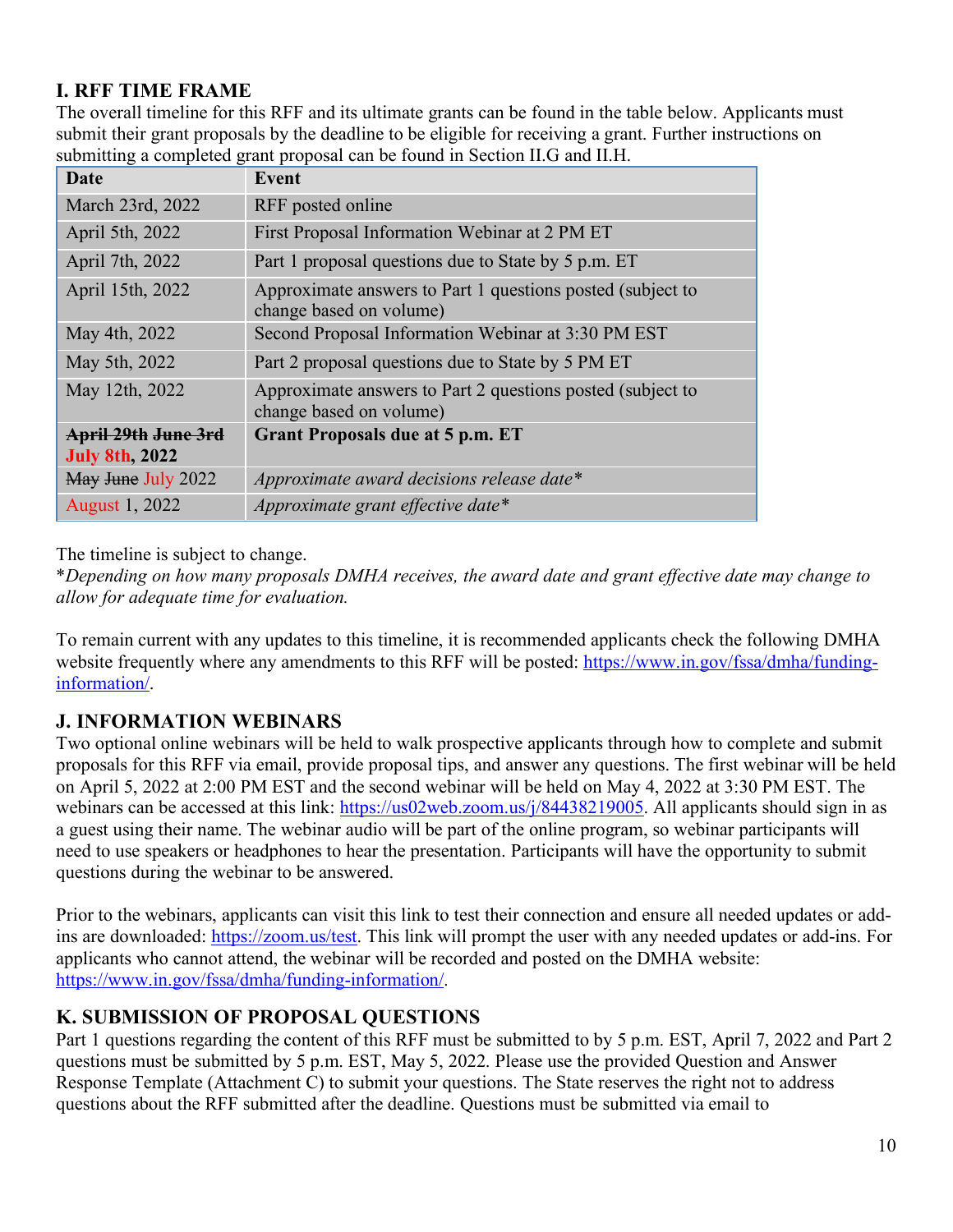[sheltergrant@fssa.in.gov.](mailto:sheltergrant@fssa.in.gov) Questions received after the deadline will not be answered, nor will questions emailed directly to State personnel.

The State will post a document with answers to applicant questions on the RFF website. The State's target date to post Part 1 answers is April 15, 2022 and Part 2 answers is May 12, 2022. Applicants are encouraged to check the website for amendments to the RFF when answers to applicants' questions are posted: [https://www.in.gov/fssa/dmha/funding-information/.](https://www.in.gov/fssa/dmha/funding-information/)

# <span id="page-10-0"></span>**III. GRANT PROPOSAL COMPONENTS**

The section provides specific instructions related to each proposal component. Applicants must review the requirements for each component thoroughly. Attachment D provides a high-level check-list that applicants may view and print to help ensure all required elements are submitted with the proposal.

### <span id="page-10-2"></span><span id="page-10-1"></span>**A. TECHNICAL PROPOSAL**

### **1. TECHNICAL PROPOSAL COMPONENTS**

The Technical Proposal narrative should not exceed 12,500 words. Applicants should use their discretion in allocating word counts to each narrative section. All sections outlined below must be addressed thoroughly. Applicants are expected to adequately answer and provide specific details and examples to demonstrate the thought that went into crafting the response.

### **i. Applicant Information**

Provide the following background information.

- a. Applicant Information
	- 1. Applicant Type: Type of Entity (Non-Profit, Local Unity of Government). If proposing a coalition, the prime grantee and subgrantees.
	- 2. County
	- 3. Applicant Name
- b. Title of Proposal
- c. Supportive Housing Institute Participant or Alumni
	- 1. Year of participation
- d. Single Point of Contact for all Communication Regarding the RFF
	- 1. Contact Name
	- 2. Contact Title
	- 3. Contact Phone
	- 4. Contact Email Address
	- 5. Contact Mailing Address
- e. Signature of Authorized Representative

The authorized representative must provide an electronic signature certifying that the information contained in the proposal is correct and that the applicant agrees to the terms and conditions of the FSSA Sample Grant Contract (Attachment B).

- 1. Designated Representative (Printed Name)
- 2. Designated Representative Title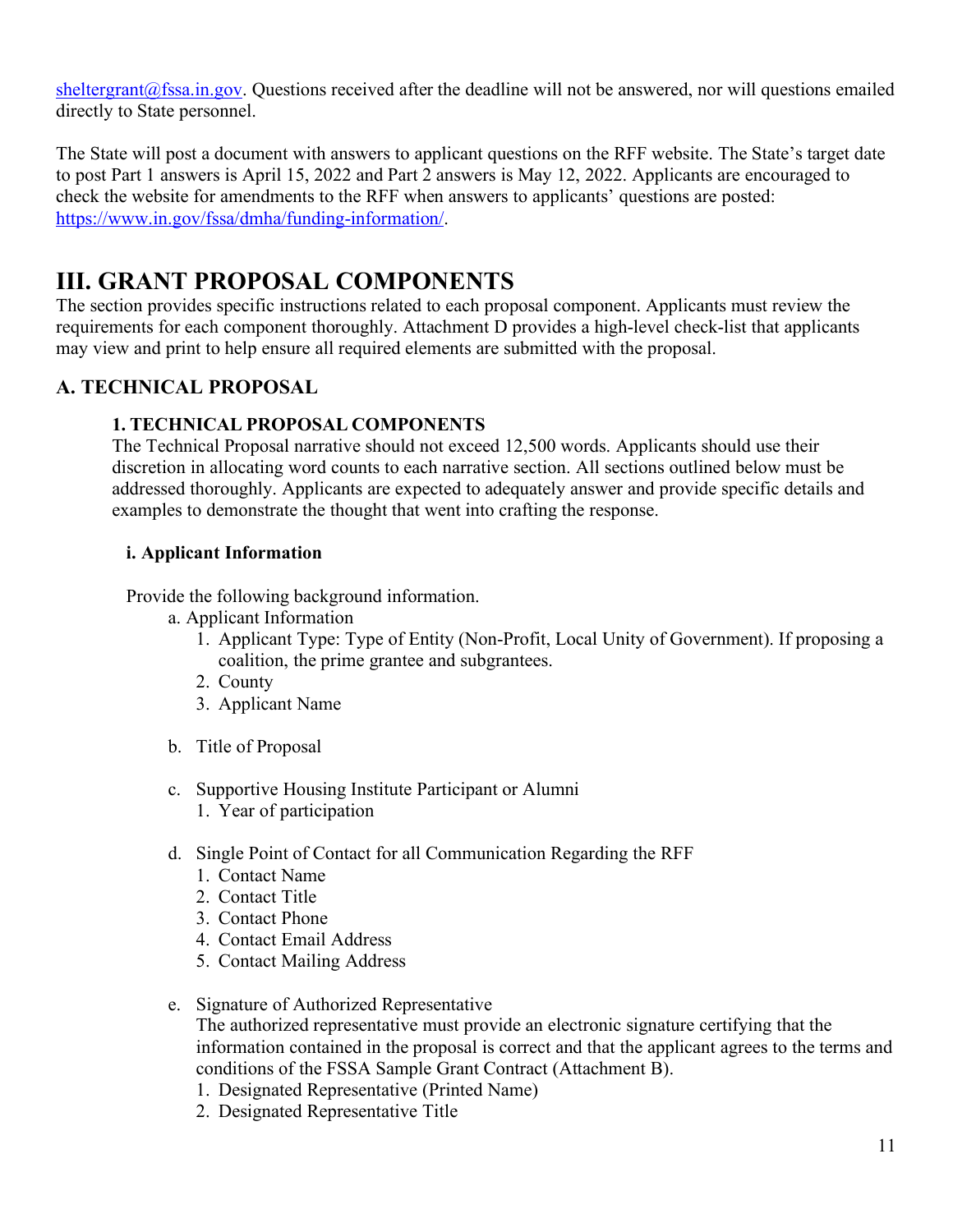### 3. Date

### **ii. Unhoused Community Engagement**

All applicants shall provide information on engagement efforts and services provided to the unhoused.

If you are applying as a coalition: describe how your coalition is working to provide shelter and/or services to the unhoused as well as any collaboration involved in developing this proposal. Describe why your coalition formed and how applying as a collation will position you to achieve success as it relates to meeting the Objectives of this RFF. Describe how your community will benefit from your projecting and meeting the Objectives of this RFF.

If you are applying as an individual entity: Describe how you are working to provide shelter and/or services to the unhoused. Describe how your community will benefit from your project and meeting the Objectives of this RFF.

If applicable, be sure to provide the history of how your organization (or coalition) has worked in the past with the unhoused to improve mental health and/or substance use disorder services and how this grant would enable your organization to continue this work. If new shelter services are being proposed, describe those in detail.

### **iii. Low-Barrier Shelter Service Plan**

Provide your plan for developing, supporting and implementing shelter services in your grant applicant by responding to the following components:

- a. Describe your proposed service programing. Describe how your proposed program aligns with DMHA's Objectives and Mission (See Section I.A and II.A for the full details), including how your proposed services align with the low-barrier shelter model and will enhance quality, integration, and access to mental health and substance use disorder treatment and recovery programs for unhoused Hoosiers.
- b. Describe whether you are proposing investment in new service areas or enhanced/expanded services.
- c. Describe which population(s) or area(s) your service will target, including any specific populations or localities. Include a description of how your proposed service will address one or multiple of DMHA's Expectations (See Section II.A for full details). Please be sure to address which, if any, Priority Points your proposal may be eligible to receive (See Section  $III.C$ ).
- d. Describe, in detail, how your proposed service will address the unhoused need identified in your response to Question ii. Describe how your proposed plan would improve outcomes for the unhoused population(s) you will be serving. Describe any research- or evidenced-based practices you will employ.
- e. Describe how the items included in your grant budget fit into your service plan. Describe how your included items are required for ensuring success and meeting the RFF Objectives and the Key Performance Indicators (KPIs). Include estimated dates for when these items will be purchased or when these costs will be incurred.
- f. Describe any plans to improve the equitable provision of care, including culturally competent care, for the unhoused population(s) your proposed service area will serve.
- g. Describe your plans to leverage data to measure success.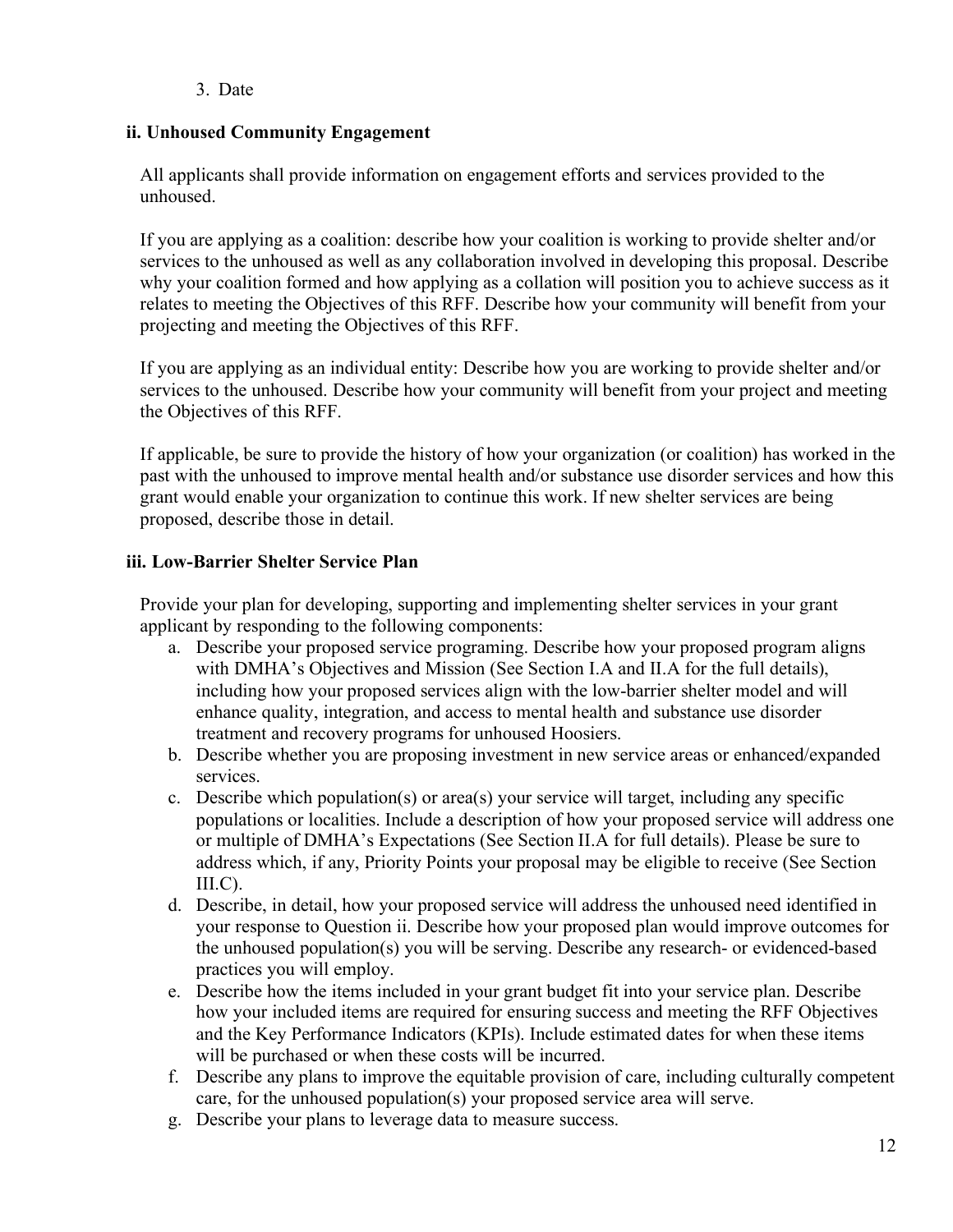- h. Describe any plans to forge new partnerships or enhance existing partnerships to improve the provision of holistic, integrated sustainable housing services.
- i. Describe any barriers you foresee to implementing your service plan and how you may overcome them.
- j. If you are expanding a current shelter operation that is not aligned with the low-barrier model, describe your previous operational model and any challenges you anticipate in adopting a low-barrier service approach.
- k. Include a timeline for implementing your service plan, achieving your KPIs and achieving the RFF Objectives. The timeline should have key dates you plan to meet and include descriptions for how you will reach these dates and complete the goals of your project.

Please be sure to include specific descriptions and dates for how and when the RFF Objectives will be achieved. A thorough response will demonstrate how each budget item is supporting the service plan and will lead to achieving the RFF Objectives and furthering State Priorities.

#### **iv. Sustainability Plan**

Describe your plan to ensure the longevity and sustainability of your project beyond the grant period and beyond the funding sought by this grant. Describe how your service area will support maintaining high quality, accessible, and integrated care for the unhoused. If you proposed reoccurring expenses in your budget proposal, describe how you will sustain these expenses or ensure that a cliff-effect (*i.e.*, a gap in services) does not occur after the grant period ends and your funds have been expended. If you are proposing capital expenses in your grant application, describe how ongoing expenses for the shelter will be funded.

#### **v. KPIs**

Describe how you will ensure your grant funding is spent efficiently and accurately to achieve its objectives through the measurement and reporting of Key Performance Indicators (KPIs) as discussed in Section II.c.2. Please list any additional or proposed KPIs and how these KPIs will be measured. Ideally, KPIs should address the outcomes you aim to achieve and how success towards achieving those outcomes will be measured, as it relates to the specific population or geographic area your service area will address.

### <span id="page-12-0"></span>**2. TECHNICAL PROPOSAL POINTS**

A breakdown of the maximum points each section of the Technical Proposal can receive is outlined in the table below.

| <b>Section</b>       | <b>Title</b>                         | <b>Maximum Points Available</b> |
|----------------------|--------------------------------------|---------------------------------|
|                      | <b>Applicant Information</b>         | 5 Points                        |
| ii.                  | <b>Unhoused Community Engagement</b> | 15 Points                       |
| $\dddot{\mathbf{u}}$ | Low-Barrier Shelter Plan             | 40 Points                       |
|                      | Sustainability Plan                  | 25 Points                       |
|                      | <b>KPIs</b>                          | 5 Points                        |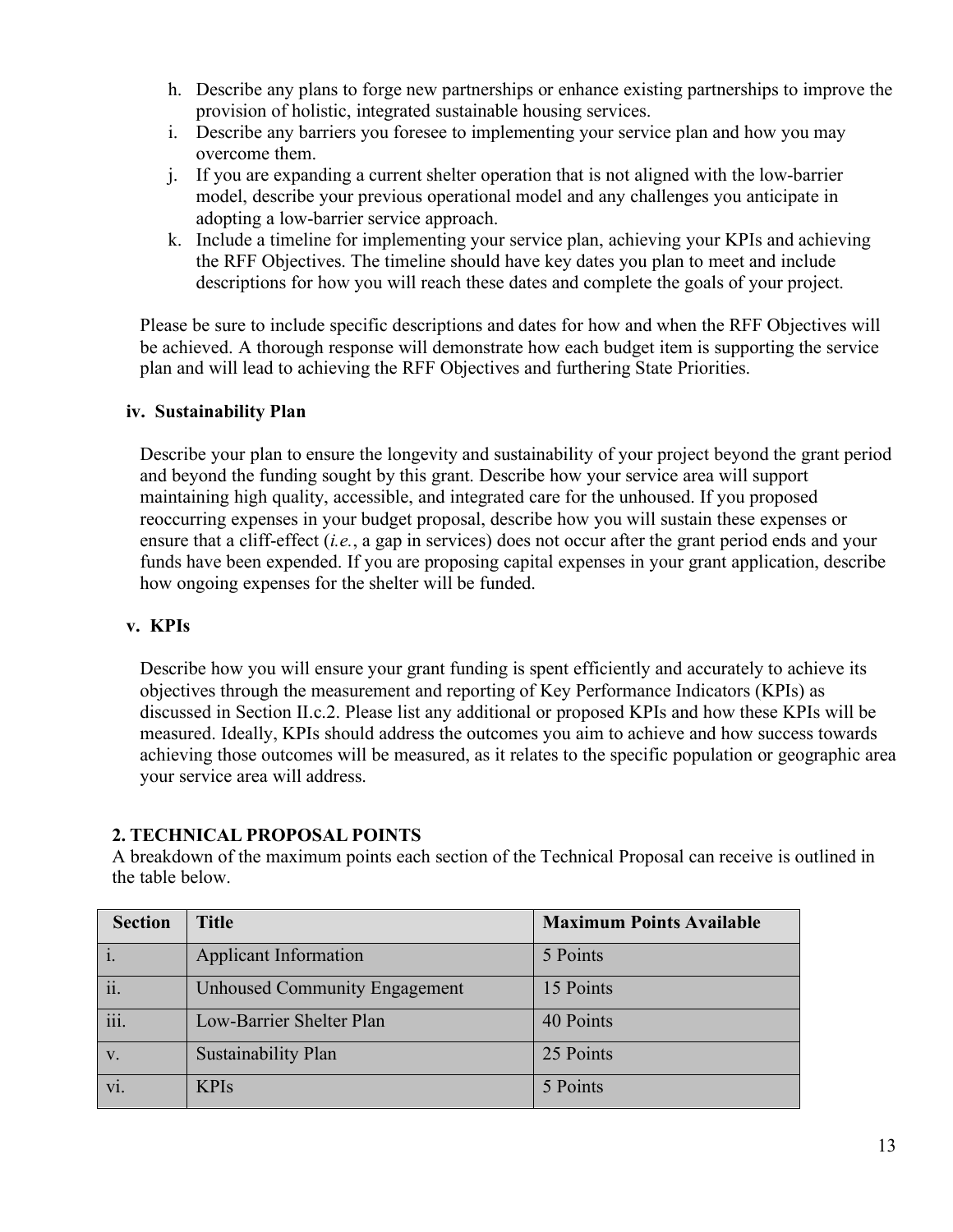| <b>Section</b> | Title                                                        | <b>Maximum Points Available</b> |
|----------------|--------------------------------------------------------------|---------------------------------|
|                | <b>Total Technical and Cost Proposal Points:   90 Points</b> |                                 |

# <span id="page-13-0"></span>**B. GRANT BUDGET PROPOSAL**

This section provides instructions for the completion of the Grant Budget Proposal and the Grant Budget Narrative explaining the request for funds.

**Allowable Expenses**: Project funds must be used for activities that directly support the accomplishment of the RFF Objectives. All expenditures must be consistent with applicable state and federal laws, regulations, and guidance. Please refer to Section II.D for more information on the allowed use of funds.

**1. Grant Budget Proposal**: Complete a detailed budget for the total grant amount you are requesting by submitting a completed Attachment A – Grant Budget Proposal. The applicant shall fill out the yellow cells in this document (all other cells have been locked by DMHA and applicants shall not try to modify them). Respondent shall complete a single budget that encompasses the total proposed grant amount requested. The grant amount requested will not be scored. Respondents may submit supplemental documentation to support their requested grant amount.

**2. Grant Budget Narrative**: Provide a narrative explaining how you created your budget and why the items in your budget will help you achieve the RFF Objectives and implement your service plan. The Grant Budget Narrative should be fewer than 2,500 words. Your Grant Budget Narrative should describe your business plan, including how the requested items and amounts will result in the successful implementation of your programming, why the requested items and amounts were included and are necessary for successfully carrying out the programming, and how these items will support improved mental health and/or substance use disorder services in your community. The Grant Budget Narrative will be worth **10 points**.

# <span id="page-13-1"></span>**C. PRIORITY POINTS**

Applicants are eligible to receive up to **15 additional Priority Points** for meeting certain needs or priorities as follows. Applicants will be asked to indicate which of these criteria they meet in their response to the Technical Proposal and Grant Budget Proposal.

### **1. Participants and Alumni of the Sustainable Housing Institute (15 points)**

As stated in Section I.A, preference will be given to applicants who are participants or alumni of the Sustainable Indiana Supportive Housing Institute (SHI) as provided by the IHCDA. In alignment with DMHA Needs and Preferences, Institute applicants are uniquely positioned in the unhoused community space to provide mental health and/or substance use disorder services. Please include a confirmation statement (a copy of an email from IHCDA will suffice) from IHCDA to verify participation or alumni status with SHI within your application.

# <span id="page-13-2"></span>**IV. EVALUATION CRITERIA**

Proposals will be evaluated based upon the proven ability of the applicant to satisfy the requirements of the RFF. Each of the evaluation criteria categories is described below with a brief explanation of the basis for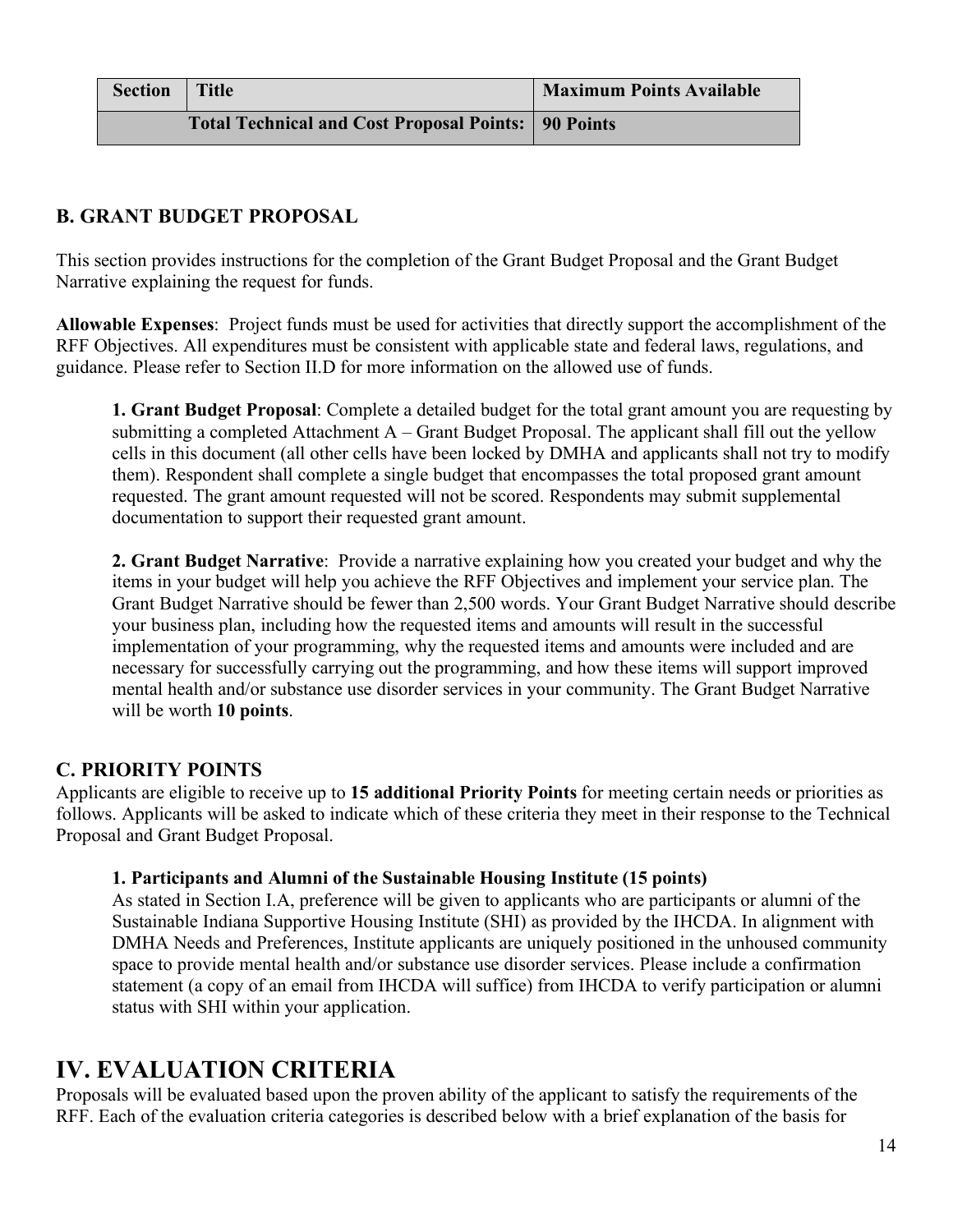evaluation in that category. The points associated with each category are indicated following the category name (total maximum points = 115). If any one or more of the listed criteria on which the responses to this RFF will be evaluated are found to be inconsistent or incompatible with applicable federal laws, regulations, or policies, the specific criteria will be disregarded and the responses will be evaluated and scored without taking into account such criteria or disqualified altogether.

The State reserves the right to make all final award decisions, including selecting recipients based on the State's evaluation, total evaluation score, and other factors to be determined by the State. The State may incorporate strategic considerations when making award decisions. The State will only issue as many grants as funding allows and reserves the right to issue a partial award or no award. Finally, the State reserves the right to disqualify and not score incomplete proposals that do not provide all the required items as detailed in this RFF, and such determination shall be made at the State's discretion.

# <span id="page-14-0"></span>**A. RFF EVALUATION CRITERIA**

### **Step 1: Review for Mandatory Requirements and Complete Proposal**

In this step, proposals will be evaluated to ensure that they adhere to all grant requirements, including applicant eligibility. Applicants must submit all information required by this RFF. Incomplete proposals may be disqualified. Further, any proposals received after the deadline set forth in the RFF may be disqualified.

### **Step 2: Qualitative Review (Technical and Grant Budget Proposals)**

Complete proposals will be scored based on the specifications set forth in Section III.A and Section III.B. This scoring will have a maximum possible score of 100 points (90 Technical Proposal points and 10 Grant Budget Proposal points). Step 2 may include one or more rounds of grant proposal clarifications or discussions (oral and/or written) between the State and the applicant focused on the details of the Technical and/or Grant Budget Proposal. Note that Grant Budget Proposals will not be scored based on the grant funding amount requested. Grant Budget Proposals will be scored based on the narrative provided in the Grant Budget Narrative.

### **Step 3: Priority Points**

Applicants may receive up to 15 Priority Points as outlined in Section III.C. The State will review the applicant's responses to the Priority Points section and calculate the total Priority Points earned. Priority Points will be added to the total points received for the Technical Proposal and Grant Budget Proposal to create a final score for each applicant.

### **Step 4: Award Recommendation and Notification**

All proposals will be ranked on the basis of their scores. The committee responsible for reviewing the proposals will make grant award recommendations based upon the highest scoring proposals. The State reserves the right to make all final award determinations and to determine the budget line items included in the award. FSSA intends to notify grant applicants of award when evaluations are completed.

# <span id="page-14-1"></span>**B. PROPOSAL POINTS**

The following table demonstrates the maximum points available for each grant proposal.